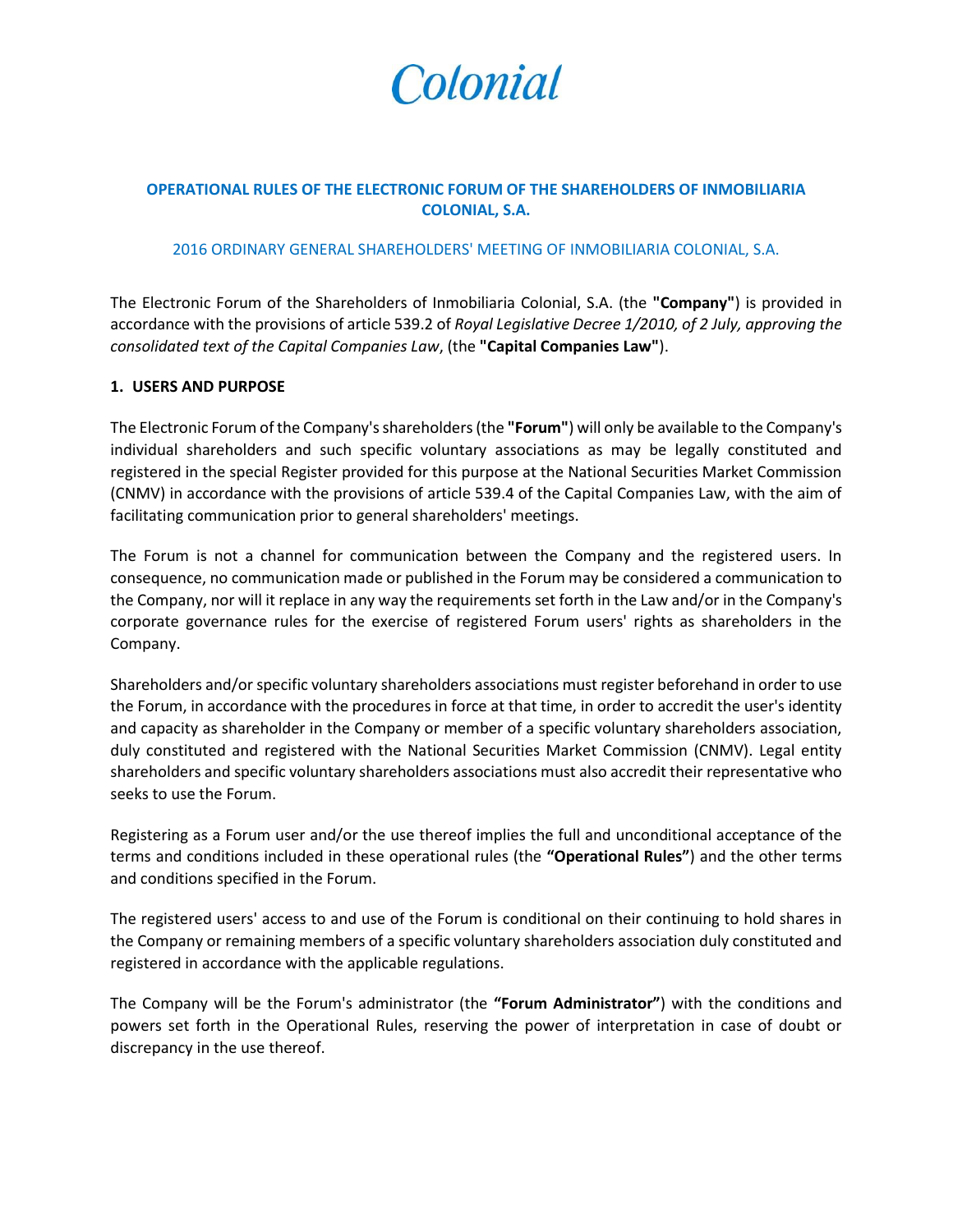## **2. PURPOSE OF THE FORUM**

Registered users may send, for publication in the Forum, communications confined to the following subjects:

- (a) Reasoned proposals for motions on issues already included or that should be included in the Meeting's agenda.
- (b) Requests for support for such proposals.
- (c) Initiatives drawn up by shareholders to achieve a sufficient percentage of votes in order to exercise a minority right as provided in the Law.
- (d) Offers or requests for voluntary representation

As provided in article 519 of the Capital Companies Law, shareholders who request the publication of a proposal as an addendum to the agenda, or a reasoned proposal for a motion on issues already included in the agenda of the General Meeting that has been called, should represent at least 3% of the share capital.

## **3. CONTENT OF THE COMMUNICATIONS**

The users' utilisation of the Forum should always comply fully with current regulations and with these Operational Rules. The following are expressly forbidden:

- (a) Making any communication unrelated to the purpose and aim of the Forum as set forth in rules 1 and 2 above.
- (b) Attacking the reputation or the legitimate rights, goods and interests of the Company, of other registered users or of third parties.
- (c) Impersonating third parties or introducing the personal data or information of third parties without the informed consent of their owner.
- (d) Incorporating documentation or material without the due authorisation of the owners of the intellectual or industrial property.
- (e) Incorporating content or expressions which are discriminatory, racist, sexist, violent, xenophobic or otherwise degrading or offensive.
- (f) Incorporating any type of material which is inappropriate or contrary to the requirements of good faith.
- (g) Incorporating contents of any kind which are aimed at committing criminal, administrative or civil offences.
- (h) Carrying out any activity aimed at evading the technical restrictions established for the Forum or which damage, overload or deteriorate the functioning of the Forum or the computer equipment of the Company, of its suppliers of computer services, of other registered users or of third parties.
- (i) Posting advertising messages of any type.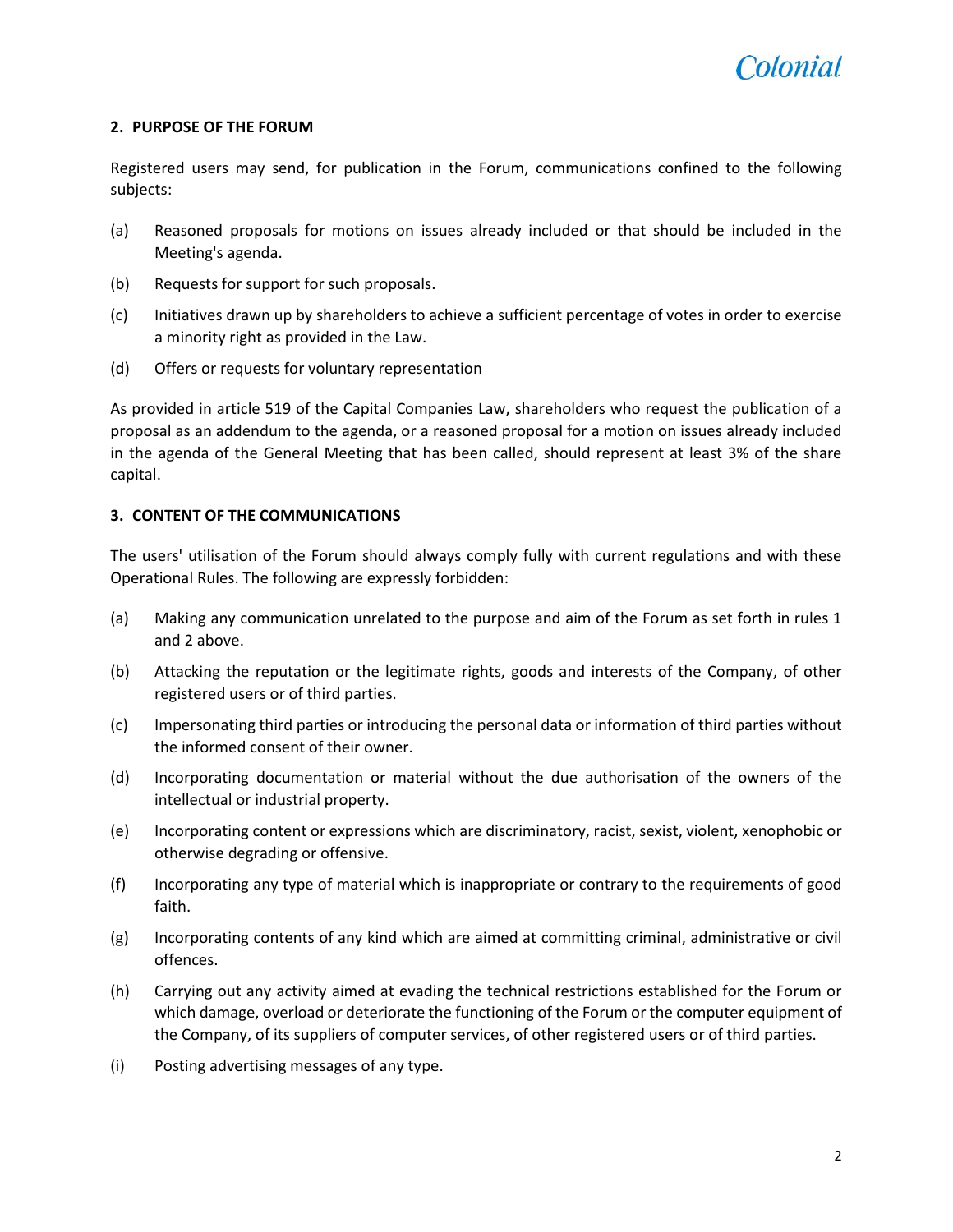

# **4. PUBLICATION OF COMMUNICATIONS ON THE FORUM**

Any registered user may send communications that comply with the provisions of sections 2 and 3 above, and these will be published by the Forum Administrator in accordance with the technical procedures in force at that time.

Requests to publish communications should be made using the forms available in the Forum for this purpose.

Before publishing it, the Forum Administrator will ensure that the communication complies with the Operational Rules. If the communication fails to comply with any of the Operational Rules, the Forum Administrator may, at its discretion, decline to publish it, take it down at any time if it has already been published or require amendments to the communication to adapt it to the Operational Rules.

## **5. PERIOD OF AVAILABILITY OF THE FORUM**

The Forum will be available for use from the day when the General Meeting of Shareholders is announced in accordance with the provisions of the legislation in force until the end of the day prior to the date scheduled for the Meeting.

### **6. THE COMPANY'S RESPONSIBILITY**

The Company will not be responsible for the accuracy, veracity, validity, legality or relevance of the communications sent by registered users, nor for the opinions expressed by them.

By virtue of accessing and/or using the Forum, every registered user declares that he/she is aware of and accepts that he/she makes use of the Forum under his/her sole and exclusive responsibility at all times.

## **7. DATA PROTECTION**

The handling of personal data, their possible communication and the exercise of the rights provided under the data protection legislation will be governed by the Privacy Policy contained in the Forum, which must be expressly accepted by the user when he/she registers.

## **Privacy Policy**

In compliance with the provisions of Basic Law 15/1999, of 13 December, on the Protection of Personal Data (**"LOPD"**), the Company informs you that the personal data provided when completing the forms on this page will be kept in files for which the Company is responsible, with the aim of establishing, managing and supervising the functioning of the Forum in accordance with the Operational Rules thereof and the applicable legislation.